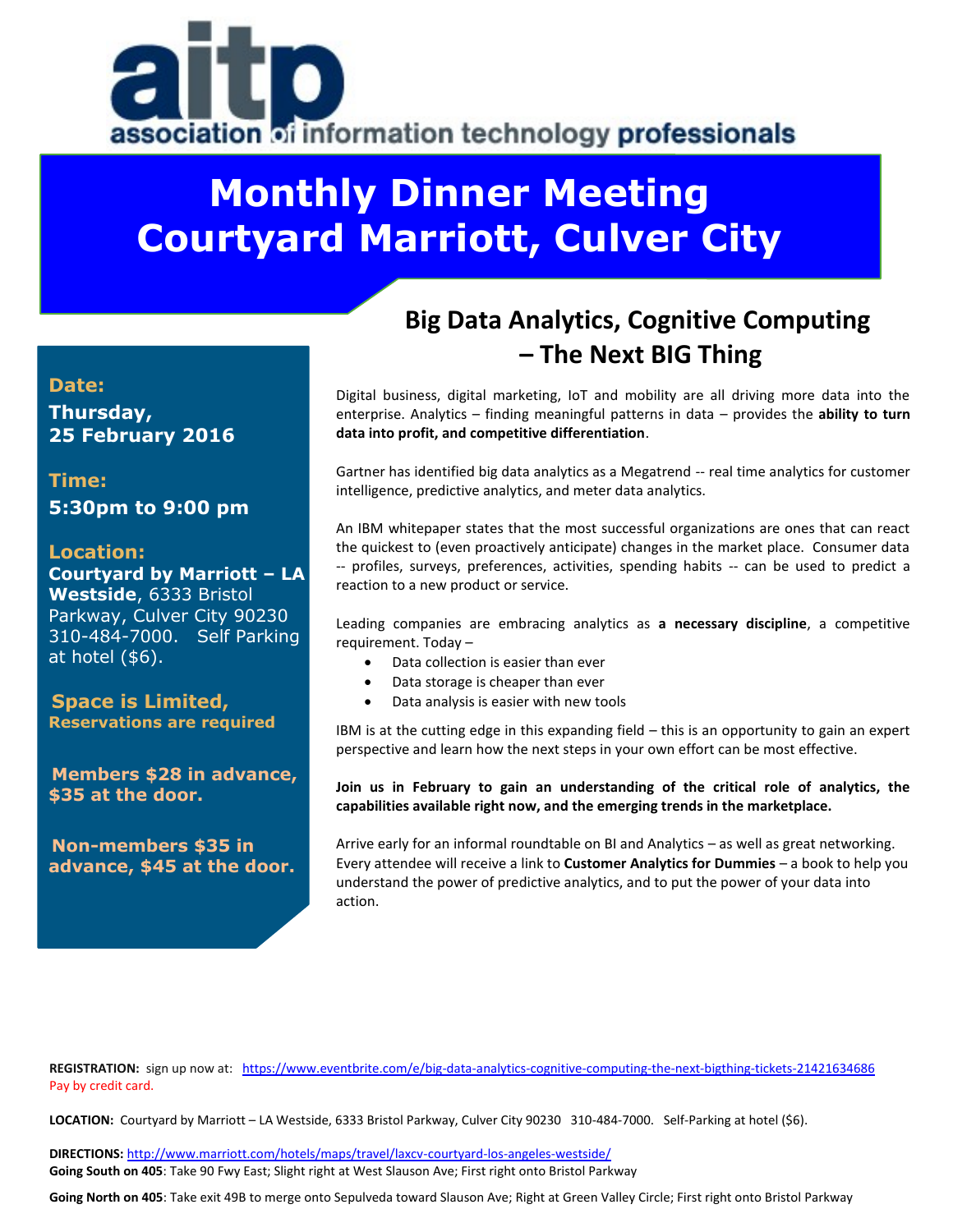#### **ABOUT OUR SPEAKER**

#### **Dallas E Sinnett – Technical Sales Engineer, Business Analytics, IBM**

Dallas has a diverse background in development, sales, consulting and technical support. One of his strengths is listening to customers' needs and translating them into a solution. He has been in pre-sales roles since the mid-90's, and enjoys the balance of technical product activity and personal customer interaction. Dallas joined SPSS, Inc in 2005 supporting sales of Business Intelligence solutions and migrated to SPSS specific product sales support. For the last 6 years has been Technical Sales Specialist at IBM which is a pre-sales role supporting predictive analytics software solutions, specifically the SPSS brand. Dallas is strong in customer centric selling -- nurturing a personal relationship with them and focusing on meeting their objectives. He is a graduate of UC Santa Barbara.

IBM SPSS products provide advanced statistical analysis to understand data, identify trends and produce accurate forecasts. IBM **Predictive Customer Intelligence** enables deep, actionable customer insights based on available data sources -- for targeted engagements with customers at any touch point to build relationships and increase revenue. IBM **Social Media Analytics** Software helps you understand and act upon the social media impact of your products, services, markets, campaigns. It analyzes billions of social media comments and provides customized results in configurable charts and dashboards – enabling better decisions to improve the customer experience.

## **Stay Connected……….**

*Join our LinkedIn Group [www.LinkedIn.com/GroupsDirectory](http://www.linkedin.com/GroupsDirectory) "aitp-la" Email us at [info@aitp-la.org](mailto:info@aitp-la.org) Subscribe to our newsletter: [www.informationtechnologyzone.com](http://www.informationtechnologyzone.com/) Our website: [http://www.aitp-la.org](http://www.aitp-la.org/)*

#### **COMING ATTRACTIONS**

**March 24 -- TBD**

### *We appreciate our sponsors***.**

Without their support, the events and programs that we develop would not be possible!













GBH Communications is the nation's leading integrator of audio and video collaboration solutions. Se[e http://www.gbh.com/](http://www.gbh.com/)

Downtown CoLo Corp. offers custom solutions and services for data center colocation, including High Availability cloud, massive storage solutions, as well as dedicated server. For more information go t[o www.downtowncolo.com.](http://www.downtowncolo.com/)

MCS provides vocational assessment services public social services and welfare-to-work clients to assist them with education, training, and career path to employment and attain economic self-sufficiency. Assessment Centers are located throughout Los Angeles County. For more information, visit [www.mcscareergroup.com](http://www.mcscareergroup.com/)

Robert Half is a major national player in sourcing and placement. Find more information at [www.roberthalf.com.](http://www.roberthalf.com/)

Internap is the high-performance Internet infrastructure provider. Our hybrid infrastructure delivers performance without compromise – blending virtual and bare-metal cloud, hosting and colocation services across a global network of data centers, optimized from the application to the end user and backed by rock-solid customer support and a 100% uptime guarantee. Since 1996. For more information, visit **www.internap.com**.

**AAA Institute** was founded by highly credentiale[d and experienced](http://www.internap.com/)  professionals, committed to providing excellent training and consulting services to industries such as IT, Healthcare, Business Management, Renewable Energy and Security. Learn more at [www.aaa-u.com](http://www.aaa-u.com/)